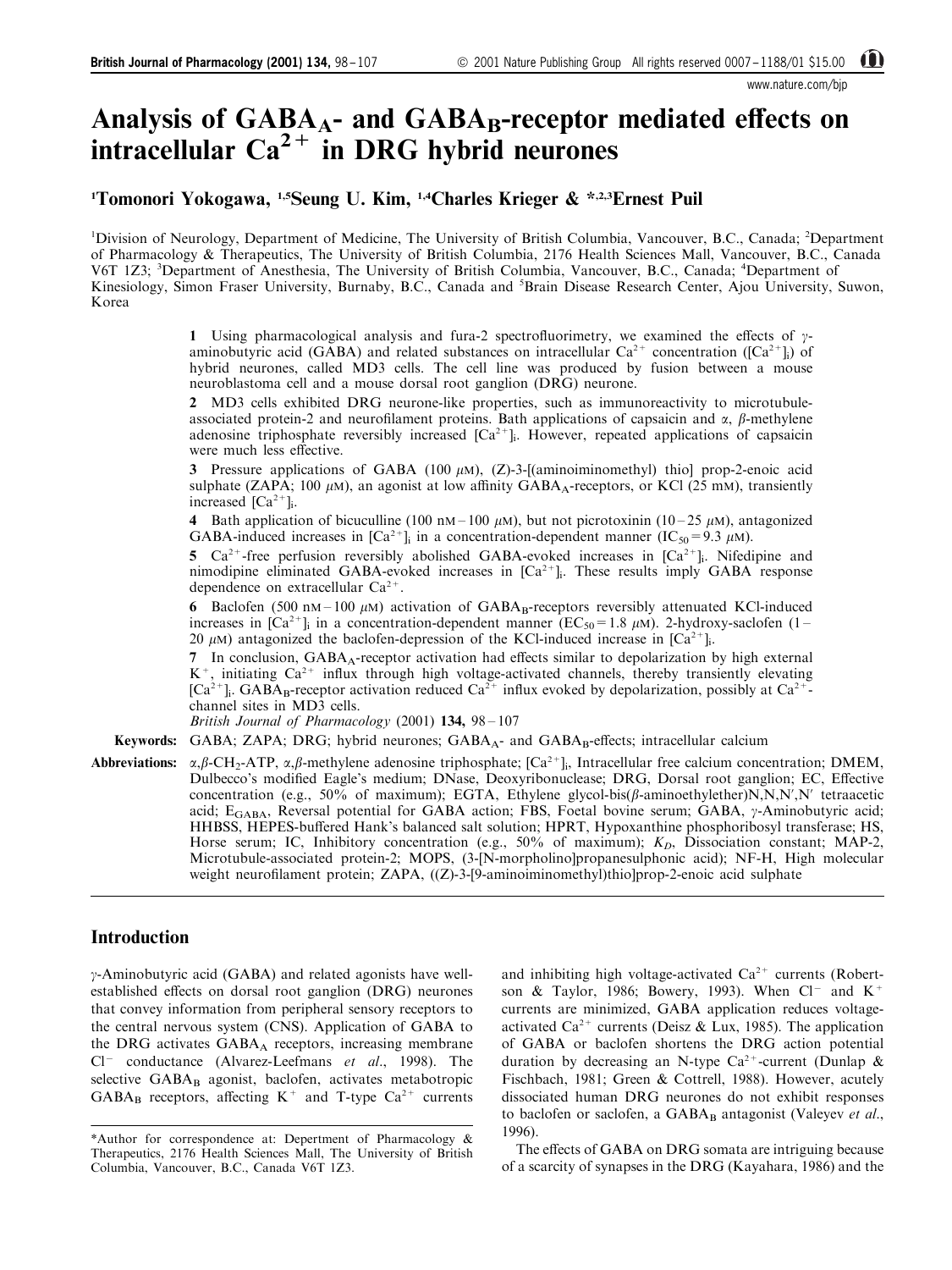observations that action potentials travelling along the peripheral afferent fibres can bypass the somata on the way to the spinal cord ([Tagini & Camino, 1973](#page-9-0)). However, axonal stimulation produces action potential invasion of primary afferent cell bodies [\(Ito, 1957\)](#page-8-0) and these neurones can display spontaneous action potentials under various conditions [\(Kirk,](#page-8-0) [1974; Amir & Devor, 1996\)](#page-8-0). There are demonstrations of chemical communication between neighbouring neurones in the DRG [\(Amir & Devor, 1996](#page-8-0)) and intraganglionic release of substance P ([Neubert](#page-8-0) [et al](#page-8-0)[., 2000\)](#page-8-0).

These observations on DRG somata are likely important for explaining how intrathecal drug application produces therapeutic effects in patients with pain disorders [\(Gordon](#page-8-0)  $et$ [al](#page-8-0)[., 1995](#page-8-0); [van Hilten](#page-9-0) [et al](#page-9-0)[., 2000\)](#page-9-0). Hence, despite the physiological uncertainties, understanding the receptor systems for GABA and other modulators in the DRG is critical for the development of drugs affecting sensory systems.

In the studies reported here, we have examined the GABA responses of hybrid neurones derived from DRG neurones and neuroblastoma cells. Immortalized hybrid sensory neurones will be valuable models for pharmacological research and drug discovery. A renewable source of relatively homogeneous neurones greatly facilitates the clarification of drug-receptor mechanisms and the development of highthroughput screens for drug candidates. When used with recombinant techniques and manipulated receptor expression, the approach can lead to discovery of novel drug targets for the treatment of pain and other disorders. A first step is the elucidation of the responses in a sensory neurone cell line, possessing native receptors. Hence, we have investigated, for the first time, the effects of GABA on the intracellular free calcium concentration ( $[Ca^{2+}]_i$ ) of this mouse hybrid DRG cell line. Furthermore, we have assessed the effects of agonists, antagonists and ion channel blockers and clarified the involvement of voltage-activated  $Ca^{2+}$  channels in the actions of GABA on these neurones.

# **Methods**

#### Cell Culture

A hybrid cell line was derived by somatic cell fusion of a hypoxanthine phosphoribosyl transferase (HPRT)-deficient neuroblastoma cell line N18TG2 with DRG neurones from Balb/C mice [\(Hammond](#page-8-0) [et al](#page-8-0)[., 1986\)](#page-8-0). In brief, DRG neurones were removed from 3-week-old Balb/C mice and incubated for 2 h at  $37^{\circ}$ C in phosphate-buffered saline (PBS, Dulbecco `A'), containing 0.25% collagenase (Worthington Biochemical, Freehold, NJ, U.S.A) and 20  $\mu$ g ml<sup>-1</sup> DNase (Sigma, St. Louis, MO, U.S.A), and then dissociated into single cells by repeated pipetting. Dissociated DRG neurones were re-suspended in a feeding medium consisting of Dulbecco's modified Eagle's medium (DMEM), 5% foetal bovine serum (FBS),  $5\%$  horse serum (HS) and 20  $\mu$ g ml<sup>-1</sup> gentamicin and plated in six well plates, previously coated with 10  $\mu$ g ml<sup>-1</sup> poly-D-lysine. Two days later, the DRG cultures were exposed to  $10 \mu M$  fluorodeoxyuridine and 10  $\mu$ M uridine for the subsequent 24 h in order to inhibit the growth of Schwann cells and fibroblasts, enriching the cultures with DRG neurones. Seven to 10 days later, N18TG2 mouse neuroblastoma cells were added to the

DRG neuronal cultures along with the feeding medium containing 40  $\mu$ g ml<sup>-1</sup> phytohemagglutinin which facilitated the adherence of the neurones to the N18TG2 cells. After 15 min of incubation, the medium was aspirated and the cells were fused with  $50\%$  (v v<sup>-1</sup>) polyethylene glycol (4000, Sigma). The fusion products were plated in DMEM containing  $5\%$  FBS,  $5\%$  HS, 100  $\mu$ M hypoxanthine, 0.4  $\mu$ M aminopterin, and 16  $\mu$ M thymidine (HAT medium) which discriminates against HPRT-deficient cells. After 7 days of treatment in HAT medium, the cultures were fed DMEM containing 5% FBS and 5% HS. The media were changed every  $2-3$  days. The colonies were recognized in the third week of culture, isolated and expanded further in DMEM containing  $5\%$  FBS,  $5\%$  HS,  $20 \mu g$  ml<sup>-1</sup> gentamicin and 2.5  $\mu$ g ml<sup>-1</sup> fungizone. One expanded colony, named MD3, was used in the present study.

#### Immunocytochemistry

For immunocytochemical studies, MD3 cells grown on Aclar plastic coverslips (9 mm round) were cultured for  $2-4$  days, rinsed in PBS and fixed in methanol at  $-20$  °C for 10 min. Cells were incubated with mouse monoclonal antibodies (Ab) against microtubule-associated protein-2 (MAP-2, 1:100; Sigma) or rat monoclonal antibodies against high molecular weight neurofilament protein (NF-H; 1:10, clone Ta51; gift of Dr V. Lee) at  $4^{\circ}$ C for 48 h. Then, the cells were washed three times in PBS and incubated in biotinylated anti-mouse or anti-rat IgG Ab  $(1:200)$  for 1 h at room temperature  $({\sim}22^{\circ}C)$  followed by another wash and incubation in ABC solution (Vector Laboratories, Mississauga, ON, Canada) using diaminobenzadine as a chromogen. The coverslips were dehydrated in ethanol, cleaned in xylene, and attached to microscopic slides with Permount.

# Measurement of  $\int Ca^{2+}l_i$

Before measuring  $[Ca^{2+}]_i$ , MD3 cells were grown on poly-Dlysine-coated 22 mm glass coverslips (#1 thickness, Carolina Biological, Burlington, NC, U.S.A) for at least 12 h. The buffer solution was a HEPES-buffered Hanks' balanced salt solution (HHBSS, pH 7.4) containing (in mM) NaCl 145; KCl 2.5;  $MgCl<sub>2</sub>$  1.0; HEPES 20; glucose 10; and CaCl<sub>2</sub> 1.8. To ensure that the  $Ca^{2+}$ -free media had no residual  $Ca^{2+}$  in the buffer solution, 50  $\mu$ M EGTA was substituted for 1.8 mM  $Ca^{2+}$  in HHBSS. The  $[Ca^{2+}]$  was measured using the fluorescent  $Ca^{2+}$  indicator, fura-2-acetoxymethylester (fura-2; Molecular Probes, Eugene, OR, U.S.A), as described previously [\(Yoo](#page-9-0) [et al](#page-9-0)[., 1999](#page-9-0)). The cells were incubated in fura-2 (5  $\mu$ M), dissolved in dimethylsulphoxide and further solubilized with pluronic acid (0.2%) in HHBSS containing 0.02% bovine serum albumin at  $37^{\circ}$ C for 45 min. Then, the cells were washed twice in HHBSS and incubated for an additional 15 min to ensure complete de-esterification of fura-2. Coverslips with fura-2-loaded cells were mounted in a perfusion chamber (working volume, 0.4 ml) and fitted into the stage of an inverted microscope.

Fluorescence signals of fura-2 were measured using a Diaphot TMD inverted microscope (Nikon, Tokyo, Japan), equipped with a Nikon fluorite epifluorescence objective  $(40 \times)$  and a Xenon light source (100 W). Emitted fluorescence was detected by a silicone intensified target video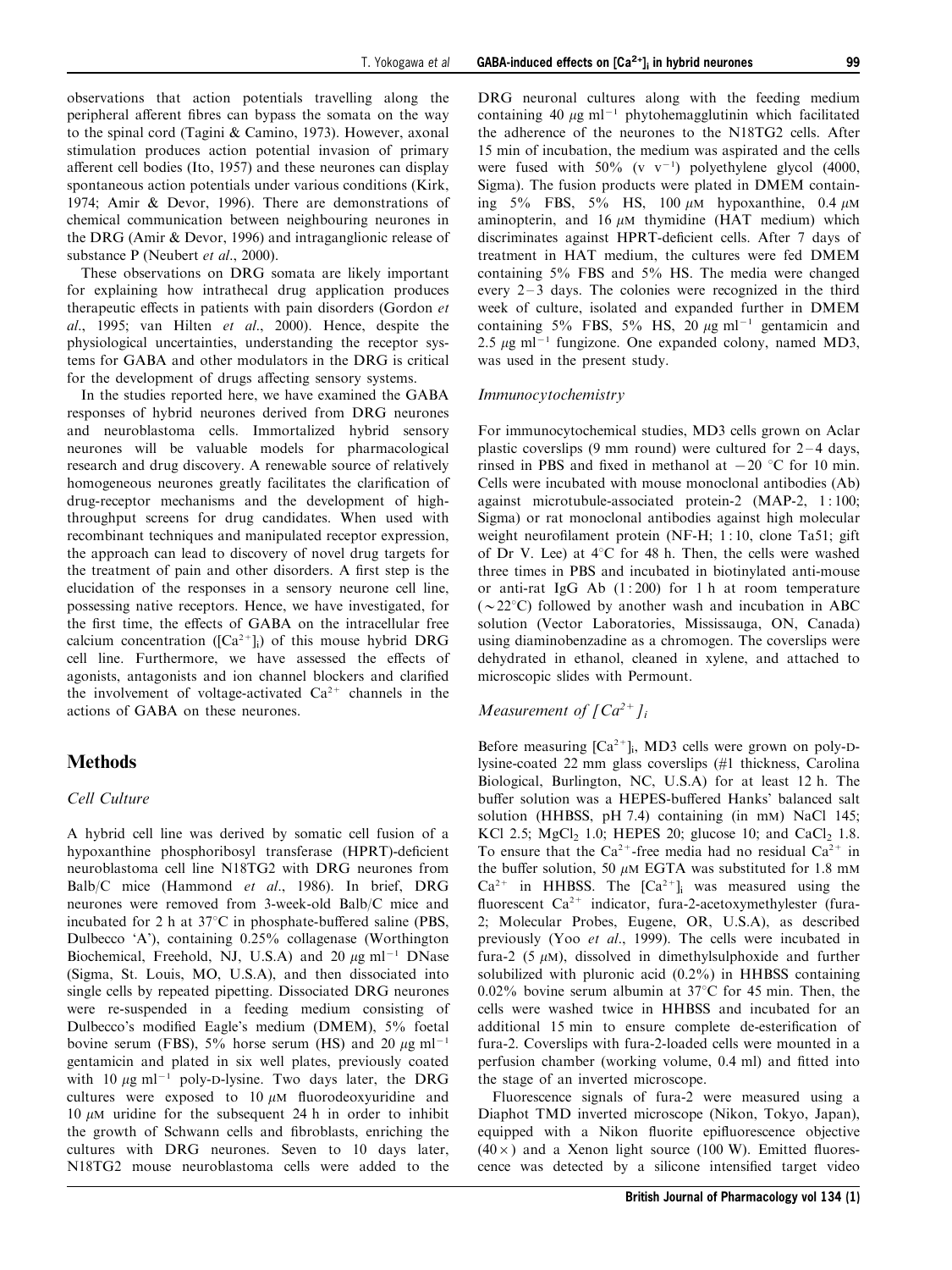camera (Hamamatsu C2400-08), then digitized by an analogue-to-digital video interface and observed with imagedetection software (Image-1/FL, Universal Imaging, West Chester, PA, U.S.A.) running on an IBM-compatible computer and stored on hard disc. Fura-2 was excited at 340 nm and 380 nm wavelengths. The excitation-ratios were obtained from 8-frame averages of pixel intensities at each excitation frequency. The results were transferred to a data spreadsheet where the ratios were converted to the actual calcium concentrations [\(Grynkiewicz](#page-8-0) [et al](#page-8-0)[., 1985\)](#page-8-0). Cells for  $[Ca^{2+}]$  measurements were selected on the basis of approximately spherical cell morphology, appreciable fluorescence, indicating an adequate cytoplasmic uptake of fura-2, and a resting  $[Ca^{2+}]$ ; that was stable for a  $>5$  min period. In this selection, we avoided clumps which comprised a group of adherent cells. Usually, we selected 5 cells for  $[Ca^{2+}]$ <sub>i</sub> measurement per coverslip or experiment.

The imaging system was calibrated using a pentapotassium salt of fura-2 (5  $\mu$ M, Molecular Probes, Eugene, OR, U.S.A.) and a series of buffers containing 100 mM KCl, 10 mM MOPS and ratios of  $Ca^{2+}$ -EGTA to EGTA that yielded  $Ca^{2+}$  concentrations between 0 and 39.8  $\mu$ M (pH 7.2, Molecular Probes) at 25°C. The dissociation constant  $(K_D)$ for the fura-2 imaging system under these experimental conditions was 221 nM (cf. [Grynkiewicz](#page-8-0) [et al](#page-8-0)[., 1985\)](#page-8-0).

#### Drugs

The following stock solutions were prepared in HHBSS: GABA, nifedipine, nimodipine,  $\alpha$ , $\beta$ -methylene adenosine triphosphate  $(\alpha, \beta$ -CH<sub>2</sub>-ATP), 8-methyl-N-vanillyl-6-nonenamide (capsaicin), diazepam (all from Sigma), (Z)-3-[(aminoiminomethyl) thio] prop-2-enoic acid sulphate (ZAPA; Tocris Cookson, Ballwin, MO, U.S.A.), bicuculline methobromide,  $(+)$  baclofen, picrotoxinin and 2-hydroxy-saclofen (all from Precision Biochemicals, Vancouver, BC, Canada). The stock solutions of capsaicin, diazepam, nimodipine and nifedipine, stored in  $0.5-2$  ml aliquots at  $-22^{\circ}$ C, were initially dissolved in a small quantity of absolute ethanol and then diluted in HHBSS to a final ethanol concentration of  $< 0.01\%$ .

## Drug administration

Drugs were applied in the bath and by pressure-ejection from pipettes of  $10-20 \mu m$  tip-diameters (Picospritzer, General Valve, Fairfield, NJ, U.S.A.). At the start of an experiment, GABA agonists or KCl were applied by pressure to initiate a response. If no response resulted, then either the ejection time was increased or the pipette tip was moved closer to the cells, using the micromanipulator. Care was taken to optimize the pipette tip-to-cell distance, such that a maximal response was obtained at a given pressure. The final pipette tip position usually was  $< 100 \mu m$  (range, 50 to 200  $\mu m$ ) from the cells under study.

# Statistical analyses

Statistical analyses were carried out with the use of Student's t-tests for comparison of two groups and for testing differences from a theoretical mean. In cases where recurrent agonist or KCl applications by pressure pulse resulted in  $Ca^{2+}$  responses, the peak amplitude of the first two responses

(in some cases, three consecutive responses) were averaged and used as the average or control amplitude. At least three experiments were performed for each drug condition and the results are expressed as mean $+$ s.e.mean, unless stated otherwise. Results were considered statistically significant when  $P<0.05$ . The data were analysed using Excel, GraphPad Prism, and StatView software.

# Results

The purpose of the initial experiments was to determine similarities and dissimilarities of the hybrid MD3 cells to DRG neurones. Immunocytochemical labelling with monoclonal antibodies showed that MD3 cells expressed NF-H and MAP-2 proteins, both specific markers for neuronal phenotypes. The cell body diameters ranged between 10 and 25  $\mu$ m and  $\sim$ 90% of the cells had two or more, short- or medium-sized processes. We then examined their responsiveness to bath applications of capsaicin which acts selectively on sensory neurones ([Bevan & Szolcsanyi, 1990\)](#page-8-0) and  $\alpha$ ,  $\beta$ methylene adenosine-triphosphate, an agonist at purinergic receptors [\(Bouvier](#page-8-0) [et al](#page-8-0)[., 1991\)](#page-8-0).

# Responses to capsaicin and  $\alpha$ ,  $\beta$ -methylene adenosine-triphosphate

Bath application of  $3 \mu$ M capsaicin transiently increased  $[Ca^{2+}]$ ; to a peak of  $295+21$  nM in 47 out of 93 cells. The resting  $[Ca^{2+}]$ ; averaged  $89.6 + 7.4$  nM  $(n=28)$ . In all 47 responding cells, repeated applications of capsaicin did not evoke large increases in  $[Ca^{2+}]$  after the first response, despite periods of up to 30 min between the applications. Two or three repeated applications of capsaicin  $(3 \mu M)$  evoked much smaller increases in  $[Ca^{2+}]$ ; often  $\sim$  70 % less than the first response, presumably due to an acute desensitization with a rapid onset. In five additional experiments, we pretreated the cells for 10 min with capsazepine (5  $\mu$ M), a capsaicin-receptor antagonist, and subsequently observed little or no increase in  $[Ca^{2+}]$ <sub>i</sub> on first application of capsaicin.

To facilitate a rapid recovery and circumvent tachyphylaxis, we applied capsaicin  $(30 \mu M)$  by pressure from a micropipette. The applications transiently increased  $[Ca^{2+}]$ ; to response amplitudes that had a mean peak value of  $404 \pm 56$  nM that lasted from 1 to 3 min in 14 out of 37 cells. In general, these responses were similar to observations in sensory neurones [\(Bevan & Szolcsanyi, 1990\)](#page-8-0).

Bath applications of  $\alpha$ ,  $\beta$ -methylene adenosine-triphosphate  $(\alpha, \beta$ -CH<sub>2</sub>-ATP; 100  $\mu$ M) for 10 s transiently increased [Ca<sup>2+</sup>]<sub>i</sub> to an average peak value of  $317 + 20$  nM in 58 out of 63 cells. The  $[Ca^{2+}]$ <sub>i</sub> then returned to resting values within 4 to 6 min. In view of the known, rapid desensitization of such responses ([Petruska](#page-8-0) [et al](#page-8-0)[., 2000](#page-8-0)), we applied 100  $\mu$ M concentrations of  $\alpha, \beta$ -CH<sub>2</sub>-ATP by pressure from a micropipette. These applications transiently increased  $[Ca^{2+}]$ <sub>i</sub> to an average peak value of  $262+18$  nM in 11 out of 20 cells. These cells recovered within 1 min, i.e., much more rapidly than from bath applications. In four experiments,  $Ca^{2+}$ -free perfusion for 1 min reversibly eliminated the responses to bath applications of  $\alpha$ ,  $\beta$ -CH<sub>2</sub>-ATP (100  $\mu$ M for 10 s). Hence, the activation of receptors by  $\alpha$ ,  $\beta$ -CH<sub>2</sub>-ATP in cells bathed in  $Ca^{2+}$ -containing media probably resulted in a  $Ca^{2+}$  influx.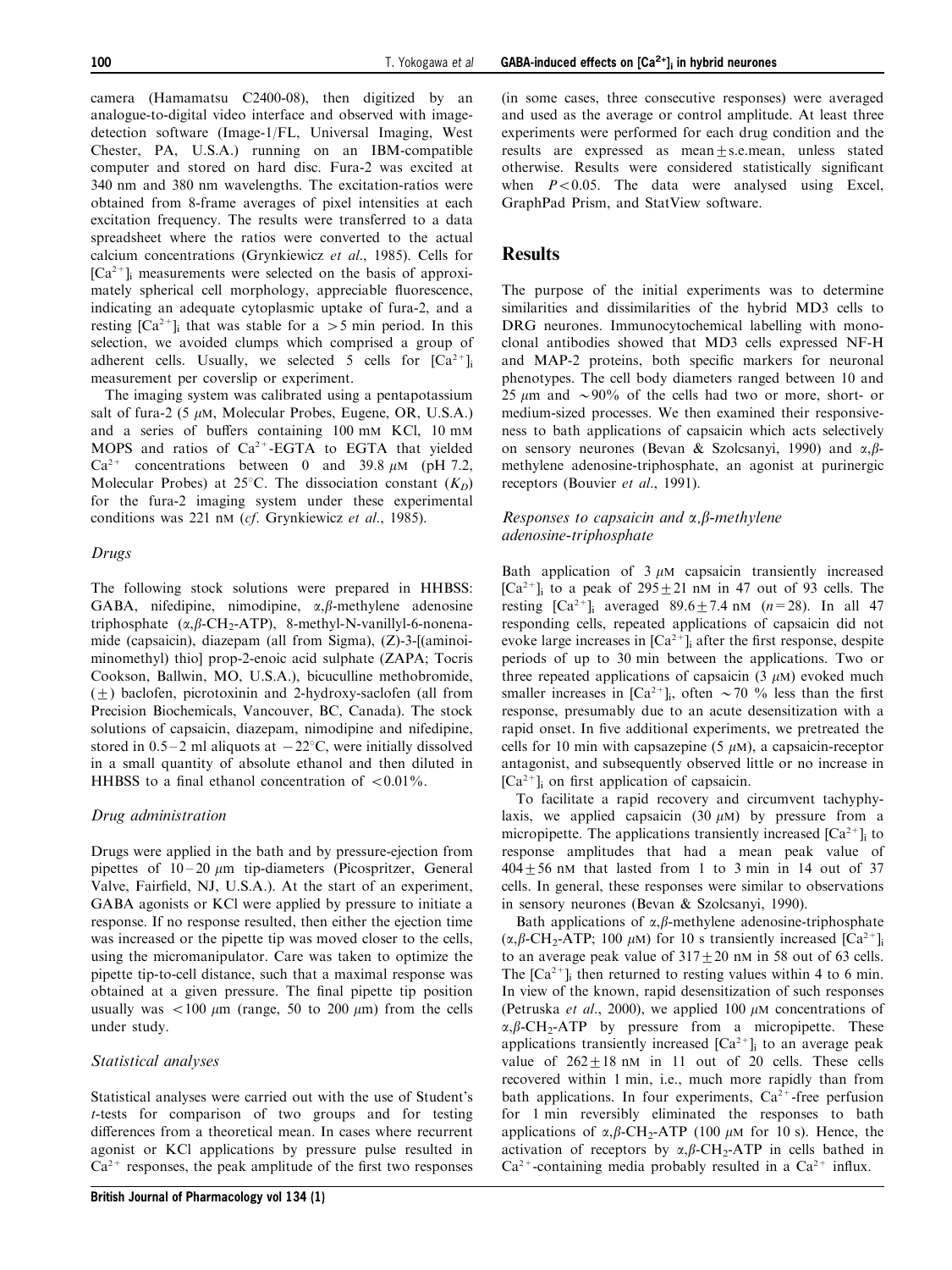#### Responses to GABA-agonist applications

We determined the effects of GABA on the  $[Ca^{2+}]_i$  of MD3 cells. In preliminary experiments, we observed only small amplitude responses to bath applications of GABA, presumably due to an acute desensitization. We subsequently used brief applications of GABA, applied by pressure ejection from a pipette (containing 100  $\mu$ M) close to the cells.

GABA increased  $[Ca^{2+}]_i$  to an average peak value of  $347 + 42$  nM ( $n = 54$ ). Figure 1A shows typical responses consisting of reversible, transient elevations in  $[Ca^{2+}]$ ; with little or no tachyphylaxis on repeated applications of GABA.

In 16 of 54 cells, however, application of GABA produced an increase in  $[Ca^{2+}]$ ; that peaked and then declined to a plateau, before gradually decreasing to resting levels. The responses often had a triphasic pattern, consisting of an initially rapid rise to a peak  $[Ca^{2+}]_i$  and a decline that formed  $a \sim 40$  s long plateau, followed by recovery at a much slower rate to the baseline.

#### Effects of thapsigargin and caffeine

We attempted to determine a possible involvement of internal  $Ca<sup>2+</sup>$  sequestration in the GABA responses. For example, the slow decline or plateau may implicate sluggish  $Ca^{2+}$ sequestration. We applied thapsigargin  $(1 - 10 \mu M)$  in 15 cells) and caffeine  $(1 - 10 \text{ mM in } 18 \text{ cells})$  in the bath for 5 min prior to local application of GABA. This pre-treatment with either thapsigargin or caffeine produced little or no change in



**Figure 1** Effects of GABA<sub>A</sub>-receptor activation on  $[Ca^{2+}]_i$ , demonstrated by applications of  $GABA_A$ -receptor agonists (indicated by arrowheads) and antagonists from a pipette positioned close to cells (A-D). (A) Repeated applications of GABA (100  $\mu$ M) produced transient increases in  $[\hat{Ca}^{2+}]$ ; (B) Local applications of ZAPA (100  $\mu$ M) transiently increased [Ca<sup>2+</sup>]<sub>i</sub>, similar to the GABA-evoked responses. (C) Bath application (bar, 5 min) of bicuculline (25  $\mu$ M) reversibly blocked the GABA-evoked increases in  $[Ca^{2+}]$ . (D) Bath application (bar, 5.6 min) of picrotoxinin (10  $\mu$ M) did not blunt the responses to GABA.

the resting  $[Ca^{2+}]$ . We then observed little or no change in the amplitude of the GABA-induced increase in  $[Ca^{2+}]_i$ during the co-application with either thapsigargin or caffeine (data not shown).

#### Effects of  $(Z)$ -3- $\int$  (aminoiminomethyl) thio  $\int$ prop-2-enoate (ZAPA)

Local applications of ZAPA  $(100 \mu M)$ , an agonist at low affinity GABA<sub>A</sub>-receptors, increased  $[Ca^{2+}]$ <sub>i</sub> by 393 $\pm$ 44 nM in 24 cells out of 61 cells. ZAPA produced transient increases in  $[Ca^{2+}]$  of consistent amplitude, usually declining without a pronounced plateau. Figure 1B shows the largest response obtained with ZAPA application. We did not observe a significant diminution in the response amplitude upon three to five consecutive applications of ZAPA. Since ZAPA does not significantly activate  $GABA_{B}$ - and  $GABA_{C}$ -receptors ([Allan](#page-8-0) [et al](#page-8-0)[., 1997\)](#page-8-0), we assumed that  $GABA_A$ -receptors mediated the increase in  $[Ca^{2+}]_i$  produced by GABA.

# $GABA<sub>A</sub>$ -receptor involvement in the  $GABA$ -evoked responses

Effects of  $GABA<sub>A</sub>$ -receptor antagonists We applied the GABAA-receptor antagonists, bicuculline and picrotoxinin, in order to resolve the nature of the receptors responsible for mediating the response to GABA. During pre-treatment of cells with bicuculline (100 nM – 100  $\mu$ M) or picrotoxinin (10 – 25  $\mu$ M) for 3–6 min prior to co-application with GABA, there was no significant change in the resting  $[Ca^{2+}]_i$ . As shown in Figure 1C, bath application of bicuculline (100 nM – 100  $\mu$ M) reversibly reduced the increases in [Ca<sup>2+</sup>]<sub>i</sub> resulting from local applications of GABA  $(n=29)$ . Substantial recovery from this antagonism occurred within 10 to 15 min. The concentration-response curve for bicuculline showed an IC<sub>50</sub>=9.3  $\mu$ M ([Figure 2](#page-4-0), *cf*. [Table 1\)](#page-4-0). On the other hand, bath application of picrotoxinin (10-25  $\mu$ M) for 5 to 10 min did not decrease the  $[Ca^{2+}]_i$  response evoked by GABA (100  $\mu$ M) in 31 cells (Figure 1D). In nine of the 31 cells, picrotoxinin actually increased the responses to GABA by an average of  $18+4\%$  over the control values. These cells exhibited little or no recovery to baseline values after picrotoxinin applications, despite observation periods of  $\leq$  20 min. However, the antagonism of the GABA-response by bicuculline implicated the involvement of  $GABA_A$ receptors in the  $[Ca^{2+}]$ <sub>i</sub> response to GABA.

Effects of  $GABA_B$ -receptor antagonism Application of the GABA<sub>B</sub>-receptor antagonist, 2-hydroxy-saclofen (20  $\mu$ M), for 4 to 5 min did not affect the resting values of  $[Ca^{2+}]_i$ . In six experiments used for statistical analysis of the effects of this drug, we did not observe a significant change in the mean peak control responses to GABA (395 $\pm$ 78 nM), compared to the peak responses during combined application with 2 hydroxy-saclofen  $(406 \pm 64 \text{ nm}, n=37)$ .

#### Effects of Diazepam

We applied diazepam to determine if the benzodiazepine receptor is a functional part of  $GABA_A$ -receptors in MD3 cells, as described in CNS and DRG neurones ([Akaike](#page-8-0) [et al](#page-8-0)[.,](#page-8-0) [1989\)](#page-8-0). Bath applications of diazepam  $(1 - 50 \mu M)$  for 20 min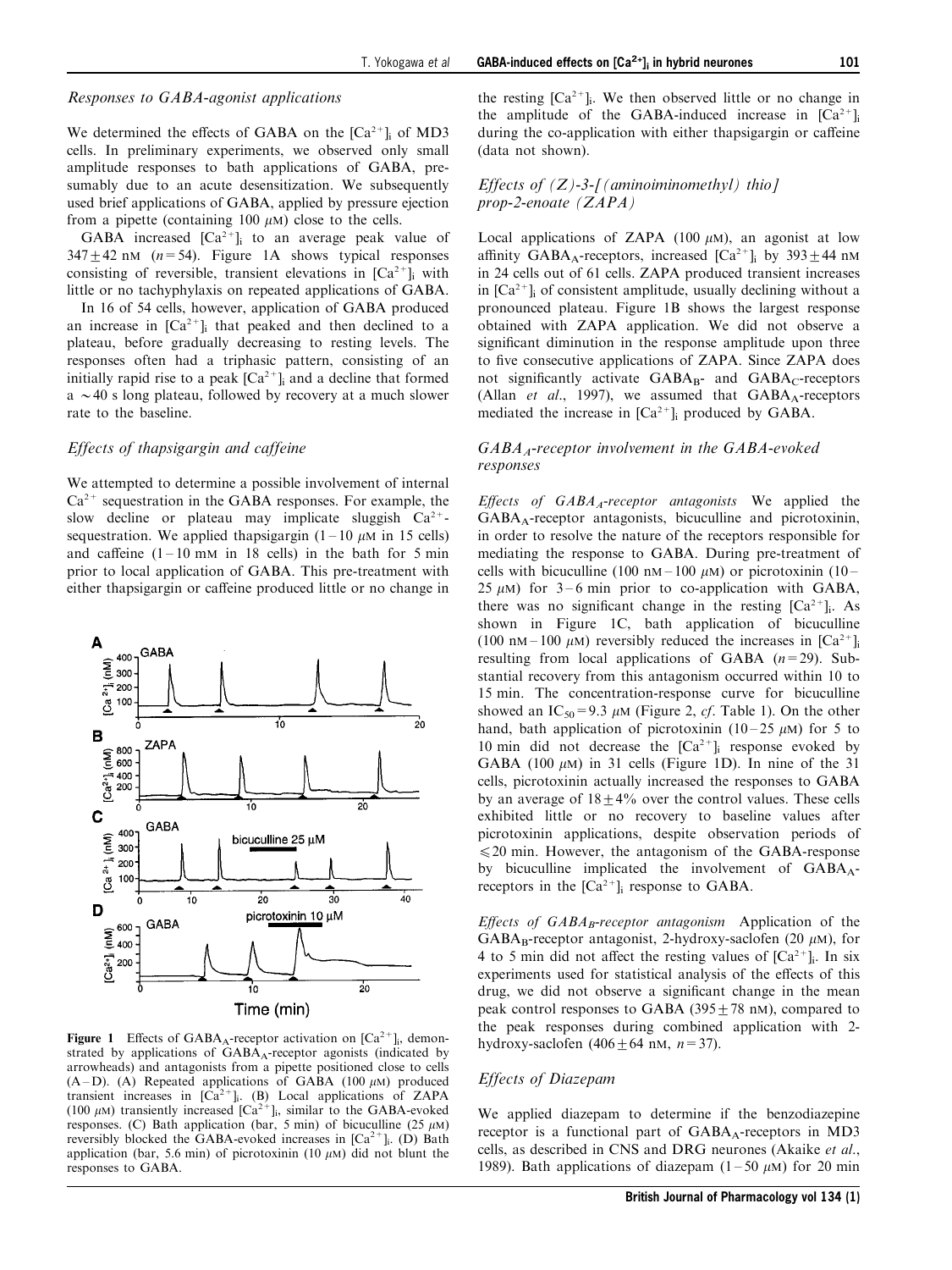<span id="page-4-0"></span>

Figure 2 Concentration-response relationship for bicuculline-induced blockade of GABA-mediated increase in  $[Ca^{2+}]$ . Following two or more control responses to GABA (cf. Figure 1A), bath application of bicuculline (100 nM = 100  $\mu$ M) blocked the GABAevoked increase in  $[Ca^{2+}]_i$ . The inhibition was calculated as a percentage of the averaged controls. The  $IC_{50}$  for bicuculline was 9.3  $\mu$ M. The relationship between the mean per cent inhibition and the logarithm of the bicuculline concentration was fitted with a sigmoidal function using GraphPad software. Data represent per cent GABA-evoked increase in  $[\text{Ca}^{2+}]$ ; (mean + s.e mean, Table 1).

Table 1 Effects of bicuculline on GABA-induced increase in  $[Ca^{2+}]$ 

| [Bicuculline]<br>$(\mu M)$        | $\int Ca^{2+}l_i$<br>$\frac{6}{6}$ of control)                                                                | <b>P</b> value                                                    | n                               |
|-----------------------------------|---------------------------------------------------------------------------------------------------------------|-------------------------------------------------------------------|---------------------------------|
| 0.1<br>5<br>10<br>20<br>25<br>100 | $99.3 + 7.0$<br>$91.8 + 5.9$<br>$80.0 + 10.8$<br>$45.2 + 8.9$<br>$18.3 + 11.7$<br>$13.6 + 7.3$<br>$3.8 + 2.4$ | n.s.<br>n.s.<br>n.s.<br>< 0.001<br>0.0001<br>< 0.0001<br>< 0.0001 | 4<br>4<br>4<br>5<br>5<br>3<br>4 |

Inhibition of GABA-evoked increases in  $[Ca^{2+}]i$  was measured at 5 min of bicuculline application (bath). Inhibition of the GABA-evoked response was calculated as a fraction of control values that were an average of two or more peak elevations in  $[Ca^{2+}]i$  due to local GABA (100  $\mu$ M) applications. The values are expressed as per cent of control amplitude (mean $+$ s.e.mean; n.s. = non-significant). The  $\overline{P}$  values indicate statistical differences from control values (Student's *t*-test). '*n*' refers to the number of experiments studied at a given concentration.

did not significantly affect the resting  $[Ca^{2+}]$  or the responses evoked by local applications of GABA in five experiments (data not shown). The failure of diazepam applications to potentiate the GABA-stimulated response implies that some differences in GABA<sub>A</sub>-receptors exist between MD3 cells and DRG neurones.

# Mechanism of the GABA receptor-induced increase in  $\int Ca^{2+}l_i$

Effects of high extracellular  $[K^+]$  We determined the ionic mechanisms subsequent to GABA<sub>A</sub>-receptor activation that led to the increased  $[Ca^{2+}]$ . We investigated the possibility that a membrane depolarization evoked by GABA would facilitate  $Ca^{2+}$  entry through voltage-activated  $Ca^{2+}$  chan-

# Effects of  $Ca^{2+}$ -removal from extracellular perfusion

During perfusion with  $Ca^{2+}$ -free media, the application of GABA (100  $\mu$ M) or KCl (25 mM), did not produce a rise in  $[Ca^{2+}]$ <sub>i</sub> (Figure 3A,B). The Ca<sup>2+</sup>-free perfusion, while sometimes slightly reducing the resting  $[Ca^{2+}]$ ; completely and reversibly blocked the responses to applications of KCl  $(n=21)$  and GABA  $(n=18)$ . After returning to  $Ca^{2+}$ containing media, applications of GABA or KCl were again as effective in elevating  $[Ca^{2+}]$  as in the previous controls. In view of the absence of GABA- or KCl-evoked effects during perfusion with nominally  $Ca^{2+}$ -free media, we considered the possibility that application of GABA and KCl raised  $[Ca^{2+}]$ <sub>i</sub> by activating voltage-dependent  $Ca^{2+}$ -currents.

# Dihydropyridines inhibit GABA- and KCl-induced increase in  $\int Ca^{2+}l_i$

By applying  $Ca^{2+}$ -channel blockers, we assessed a contribution of voltage-gated  $Ca^{2+}$ -currents to the GABA-evoked elevation in  $[Ca^{2+}]$ ; in 47 cells. In these experiments, we measured the effects of bath application (5 min) of nifedipine  $(1-20 \mu M)$ , nimodipine  $(1-20 \mu M)$  or vehicle  $(0.01\%$  alcohol) on the amplitude of the responses to local applications of GABA (100  $\mu$ M) and KCl (25 mM). Application of the vehicle, alone, had no significant effect on the resting  $[Ca^{2+}]$  or on GABA- and KCl-evoked responses in four cells. However, application of nifedipine or nimodipine attenuated both the KCl- and GABA-stimulated responses, reducing the amplitude by  $> 50\%$ , and sometimes completely blocking the  $Ca^{2+}$  transients (Figure 3C,D). In a majority of cells, dihydropyridine application (10 or 20  $\mu$ M) eliminated the responses to KCl and GABA. We observed full recovery from a dihydropyridine application in 25 out of 47 cells. Perfusion with normal media for  $10 - 15$  min only partly reversed the blockade produced by either nifedipine or nimodipine in the remaining 22 cells. These data implicate an influx of  $Ca^{2+}$  through voltage-activated  $Ca^{2+}$ -channels in the GABA- and KCl-evoked responses.

#### $GABA_B$ -receptor involvement in the GABA-evoked response

We investigated the effects of baclofen, a  $GABA_B$ -receptor agonist, on MD3 cells. Baclofen application (50 nM to 100  $\mu$ M) for 3–5 min produced no significant effects on the resting  $\begin{bmatrix} Ca^{2+} \end{bmatrix}$  ( $n=87$ ). Baclofen application (500 nM to 100  $\mu$ M) produced an 18 – 100% reduction in the amplitude of  $[Ca^{2+}]$ ; transients evoked by local KCl applications (25 mM) in 51 cells [\(Figure 4A](#page-5-0)). The concentration-response curve for baclofen showed an  $EC_{50} = 1.8 \mu M$  [\(Figure 5](#page-6-0), cf. [Table 2\)](#page-6-0).

To ascertain a  $GABA_B$ -receptor involvement in the baclofen-mediated response, we applied a  $GABA_B$ -receptor antagonist before, or during the application of baclofen to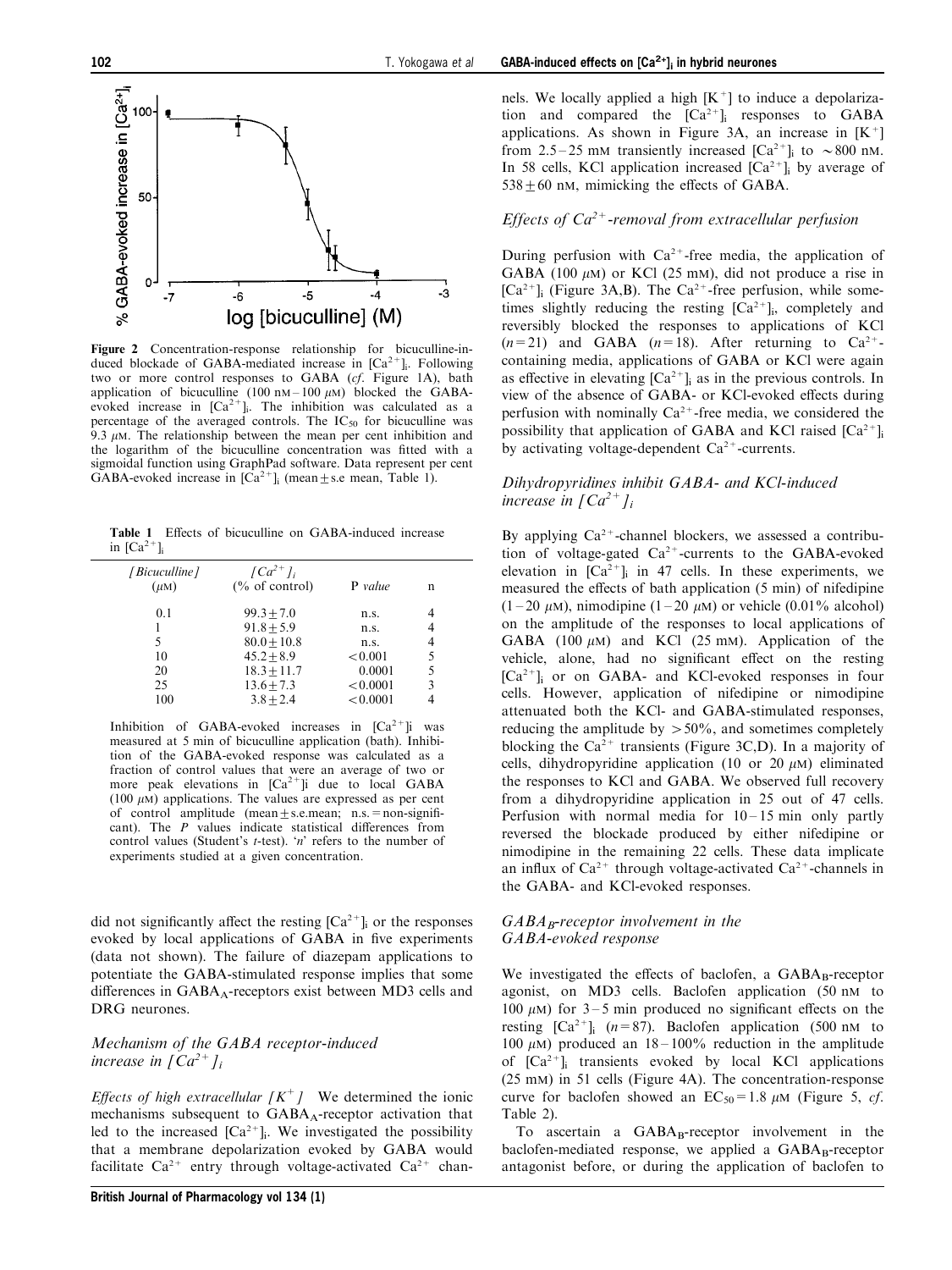<span id="page-5-0"></span>

**Figure 3** Involvement of voltage-dependent  $Ca^{2+}$ -channels evoked by GABA (100  $\mu$ M) and KCl (25 mM) in 4 cells (A-D). (A) Local application of KCl (indicated by arrowheads) increased  $[Ca^{2+}]$  but did not raise  $[Ca^{2+}]$ <sub>i</sub> during perfusion with  $Ca^{2+}$ -free media (bar). (B) GABA application (indicated by arrowheads) also did not evoke a response during perfusion with  $Ca^{2+}$ -free media, implying an extracellular  $Ca^{2+}$ -requirement. (C) Application (bar, 5 min) of nimodipine (10  $\mu$ M) reversibly inhibited the KCl-evoked increase in  $[Ca^{2+}]_i$ . (D) Application (bar, 5 min) of nifedipine (10  $\mu$ M) reversibly attenuated the GABA-evoked increase in  $[Ca^{2+}]_i$ .

the cells. Bath applications of 2-hydroxy-saclofen for  $4-$ 8 min had little effect on the resting  $[Ca^{2+}]_i$  but antagonized the effects of baclofen (500 nM - 10  $\mu$ M) on the KCl-evoked increase in  $[Ca^{2+}]_i$  (n=18; Figure 4B,C). Prior to administration of 2-hydroxy-saclofen, baclofen decreased the KClinduced elevations in  $[Ca^{2+}]_i$  by 25-85% (n=11). After a continuous application of baclofen reduced the KClresponses, a subsequent co-application of baclofen and 2 hydroxy-saclofen (1-20  $\mu$ M) did not result in a depression of the KCl response (Figure 4B). When the cells were pretreated with 2-hydroxy-saclofen for 5 min, co-applied baclofen did not greatly affect the amplitude or duration of the  $[Ca^{2+}]$ <sub>i</sub> responses evoked by applications of KCl  $(n=33;$  Figure 4C). From the above results it was evident that MD3 cells possessed  $GABA_B$ -receptors in addition to  $GABA_A$ -receptors.

# **Discussion**

These studies have delineated the effects of GABA on the  $[Ca<sup>2+</sup>]$  of a cell line derived from murine DRG neurones and N18TG2 neuroblastoma cells. The MD3 cells expressed similarities to the parent neurones, such as MAP-2 and neurofilament immunoreactivity [\(Naves](#page-8-0) [et al](#page-8-0)[., 1996](#page-8-0)). Most cells exhibited a transient increase in  $[Ca<sup>2+</sup>]$ <sub>i</sub> upon application of  $\alpha$ ,  $\beta$ -CH<sub>2</sub>-ATP. Approximately half of the cells exhibited capsaicin sensitivity. The responses to  $\alpha$ ,  $\beta$ -CH<sub>2</sub>-ATP required



Figure 4 Effects of  $GABA_B$ -receptor activation in three cells  $(A - B)$ C), demonstrated by the bath applications (bars) of baclofen and antagonist, 2-hydroxy-saclofen, on the increases in  $[Ca<sup>2+</sup>]$  induced by local application of KCl  $(25 \text{ mm})$  and indicated by arrowheads.  $(A)$ Baclofen application (10  $\mu$ M, 4 min) inhibited the increases in [Ca<sup>2+</sup>]<sub>i</sub> induced KCl. (B) Baclofen application (1  $\mu$ M) produced > 50% inhibition of the KCl-induced peak elevation of  $[Ca^{2+}]$ ; but was ineffective in producing inhibition during co-application with 2hydroxy-saclofen (1  $\mu$ M, 7.5 min). (C) After two control responses to a high extracellular  $[K^+]$  and a pretreatment with 2-hydroxy-saclofen (1  $\mu$ M) for  $\sim$  6 min, a subsequent application of baclofen (1  $\mu$ M) did not inhibit the KCl-evoked increase in  $[Ca^{2+}]_i$ . On termination of the baclofen and 2-hydroxy-saclofen co-application, a KCl-induced elevation of  $\left[Ca^{2+}\right]$  was apparent several min later.

a normal extracellular  $[Ca^{2+}]$  whereas capsazepine application prevented the cells from responding to capsaicin. These effects are consistent with the presence of vanilloid and purinergic receptors on DRG neurones [\(Rae](#page-8-0) [et al](#page-8-0)[., 1998;](#page-8-0) [Gschossmann](#page-8-0) [et al](#page-8-0)[., 2000](#page-8-0)). It is likely that the sensitivities to capsaicin and  $\alpha$ ,  $\beta$ -CH<sub>2</sub>-ATP identify approximately half of the MD3 cells as a heat-reactive nociceptive class of cells ([Petruska](#page-8-0) [et al](#page-8-0)[., 2000](#page-8-0)). This classification still would include several functional cell types whereas the remainder of MD3 cells likely represents a heterogeneous population with functionally distinct features, including different sensory modalities and sensitivities to GABA and many other modulators.

#### GABA-receptor activation

Similar to the parent neurones, MD3 cells showed responses attributable to activations of  $GABA_A$  and  $GABA_B$  receptors. Previous investigators have reported that many substances, thought to modulate neuronal function, either elevated or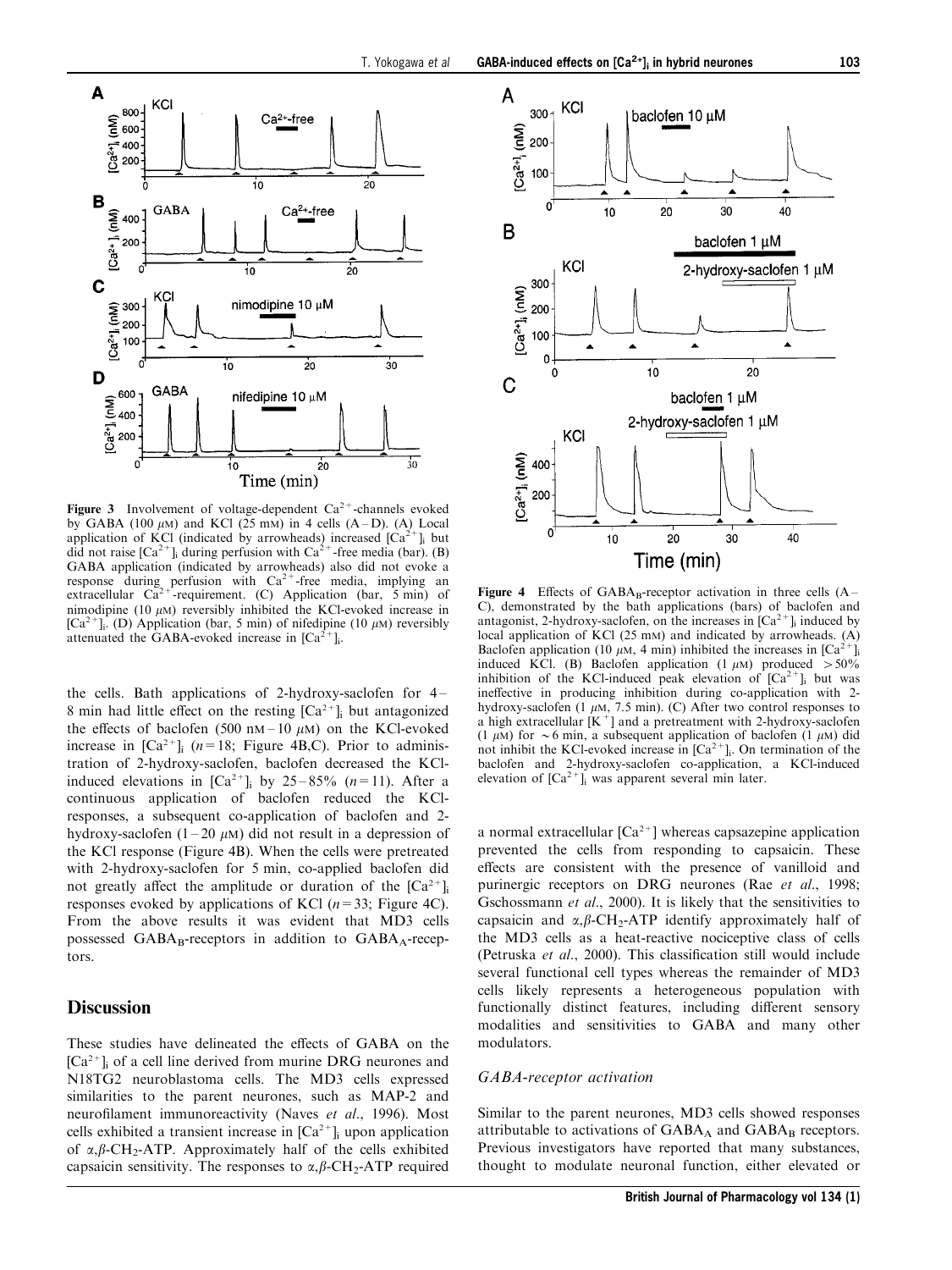<span id="page-6-0"></span>

Figure 5 Concentration-response relationship for baclofen-mediated inhibition of the increase in  $[Ca<sup>2+</sup>]$  evoked by local application of KCl. After the control responses, bath application of baclofen (50 nm – 100  $\mu$ m) reduced the KCl-evoked increases in [Ca<sup>2+</sup>]<sub>i</sub>. This inhibition was calculated as a percentage of two averaged controls. The ED<sub>50</sub> for baclofen was 1.8  $\mu$ M. The relationship between the per cent mean effect and the logarithm of the baclofen concentration was fitted with a sigmoidal function using GraphPad software. Data represent per cent KCl-induced increase in  $[\text{Ca}^{2+}]_i$  (mean  $\pm$  s.e mean, Table 2).

Table 2 Effects of baclofen on KCL-induced increase in  $[Ca^{2+}]$ 

| [Baclofen]<br>$(\mu M)$ | $\int Ca^{2+}l_i$<br>$\frac{6}{6}$ of control) | <b>P</b> value | n  |
|-------------------------|------------------------------------------------|----------------|----|
| 0.5                     | $94.0 + 2.8$                                   | n.s.           | 19 |
| 0.1                     | $96.7 + 2.8$                                   | n.s.           | 18 |
| 0.5                     | $74.3 + 5.2$                                   | < 0.01         | 15 |
|                         | $59.6 + 8.8$                                   | < 0.01         | 14 |
| 10                      | $28.8 + 7.6$                                   | < 0.0001       | 13 |
| 25                      | $4.6 + 3.0$                                    | < 0.0001       | 6  |
| 100                     | $0.8 + 0.5$                                    | < 0.0001       |    |

Inhibition of KCl-evoked peak elevations in  $[Ca^{2+}]i$  was measured at 4 min of baclofen application (bath). Inhibition of the KCl-evoked response was calculated as a fraction of control values that were an average of two or more peak elevations in  $[Ca^{2+}]$ i due to local KCl (25 mM) applications. The values are expressed as per cent of control amplitude (mean  $\pm$  s.e.mean; n.s. = non-significant). The P values indicate statistical differences from control values (Student's  $t$ -test). 'n' refers to the number of experiments studied at a given concentration.

produced no changes in the  $[Ca^{2+}]$ <sub>i</sub> of DRG neurones [\(Bowie](#page-8-0) [et al](#page-8-0)[., 1994](#page-8-0)). To the best of our knowledge, there are no previous reports of GABA's effects on  $[Ca^{2+}]_i$  in DRG neurones.

MD3 cells responded to GABA agonists with rapid elevations in  $[Ca^{2+}]$ ; that typically peaked 300–400% greater than the resting  $[Ca^{2+}]_i$ . The responses were approximately twice as large as in cultured embryonic rat dorsal horn neurones [\(Reichling](#page-8-0) [et al](#page-8-0)[., 1994\)](#page-8-0) or adrenal chromaffin cells ([Kitayama](#page-8-0) *[et al](#page-8-0).*, 1990) but  $> 10$  fold smaller than observed in a pituitary gonadotrope cell line ([Williams](#page-9-0) [et al](#page-9-0)[., 2000](#page-9-0)). Application of ZAPA, a potent  $GABA_A$ -receptor agonist,

#### Effects of  $GABA$ <sub>4</sub>-receptor antagonists

We confirmed a  $GABA_A$ -receptor involvement in MD3 cells by observing that bicuculline application reversibly eliminated the  $[Ca^{2+}]$ ; response to GABA. The antagonism by bicuculline, with an  $IC_{50} = 9.3 \mu M$ , is consistent with its interactions with GABA at GABA<sub>A</sub>-receptors (Macdonald  $\&$ [Olsen, 1994](#page-8-0)).

On the other hand, picrotoxinin application did not block the GABA responses in MD3 cells. The GABA-evoked inward currents of adult human DRG neurones in culture are insensitive to picrotoxinin as well as bicuculline ([Valeyev](#page-9-0) [et](#page-9-0) [al](#page-9-0)[., 1996](#page-9-0)) whereas these agents antagonize the GABAcurrents in human embryonic DRG and rat DRG neurones, cultured under identical conditions [\(Valeyev](#page-9-0) [et al](#page-9-0)[., 1995](#page-9-0); [1999\)](#page-9-0). Both antagonists do not greatly affect the GABAresponses in cultured hippocampal neurones ([Segal, 1993](#page-8-0)). Neuronal responses to GABA in slices of the developing rat hippocampus and in isolated frog midbrain are sensitive to blockade with picrotoxinin, but not bicuculline [\(Nistri &](#page-8-0) [Sivilotti, 1985;](#page-8-0) [Strata & Cherubini, 1994](#page-9-0)). In summary, several investigators have reported a refractoriness or relative insensitivity of GABA-responses to  $GABA_A$ -antagonists in DRG and CNS neurones. As inferred from these reports, the picrotoxinin-insensitivity in MD3 cells may result from developmental or species differences in the functional organization of the  $GABA_A$ -receptor; these effects could arise from variations in the levels of subunit mRNA encoding, or from the composition or stoichiometry of GABAA-receptor subunits [\(Gambarana](#page-8-0) [et al](#page-8-0)[., 1990](#page-8-0); [Strata](#page-9-0) [& Cherubini, 1994;](#page-9-0) [Shen](#page-8-0) [et al](#page-8-0)[., 1999\)](#page-8-0).

#### Diazepam insensitivity

Analogous variations in the benzodiazepine receptor ([Mac](#page-8-0)[donald & Olsen, 1994;](#page-8-0) [Williamson](#page-9-0) [et al](#page-9-0)[., 1998\)](#page-9-0) may account for the failure of diazepam to potentiate GABA actions in MD3 cells and dorsal roots ([Wesselman](#page-9-0) [et al](#page-9-0)[., 1991](#page-9-0)). Whereas diazepam potentiates GABA-induced responses in adult human DRG neurones [\(Valeyev](#page-9-0) [et al](#page-9-0)[., 1996](#page-9-0)), MD3 cells may lack an appropriate subunit combination (e.g.,  $\alpha$ 4 or  $\alpha$ 6 and  $\rho$  subunits) for GABA<sub>A</sub> receptor-interactions with diazepam ([Cherubini & Conti, 2001](#page-8-0)).

#### Mechanism of GABA-action

The rise in  $[Ca^{2+}]_i$  initiated by GABA at GABA<sub>A</sub>-receptors in MD3 cells involved a  $Ca^{2+}$  influx. We infer this from observations that perfusion with nominally  $Ca^{2+}$ -free media eliminated the changes in  $[Ca^{2+}]$ <sub>i</sub> induced by application of a  $GABA_A$ -agonist. In several CNS preparations,  $GABA_A$ receptor activation also produces a  $Ca^{2+}$  influx [\(Segal,](#page-8-0) [1993; Reichling](#page-8-0) [et al](#page-8-0)[., 1994; Owens](#page-8-0) [et al](#page-8-0)[., 1996](#page-8-0); [Canepari](#page-8-0) [et](#page-8-0) [al](#page-8-0)[., 2000](#page-8-0)).

In view of possible internal  $Ca^{2+}$  modulation or  $Ca^{2+}$ dependence of the responses, care was taken in our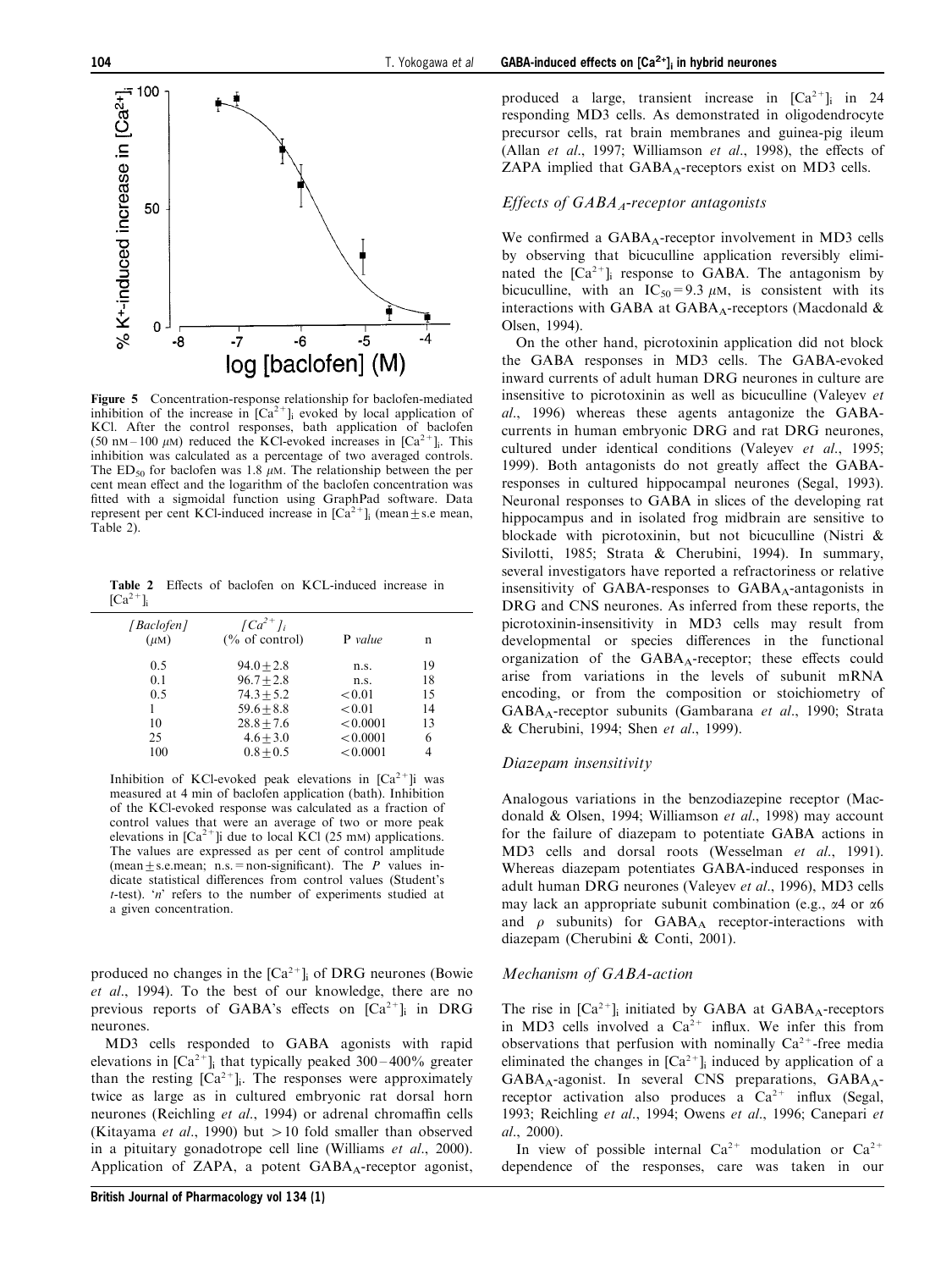experiments to limit the exposure of the cells to  $Ca^{2+}$ -free media so as not to deplete intracellular  $Ca^{2+}$  stores. In retinal ganglion cells, intracellular  $Ca^{2+}$  may modulate  $GABA_A$ mediated currents through one or more protein phosphatases ([Akopian](#page-8-0) [et al](#page-8-0)[., 1998](#page-8-0)). Application of thapsigargin, an inhibitor of intracellular  $Ca^{2+}$  pumps, or caffeine, which releases  $Ca^{2+}$  from internal stores, did not greatly change the resting  $[Ca^{2+}]$ <sub>i</sub> in MD3 cells. Such observations may not be unusual for some cells ([Guerini & Carafoli, 1999\)](#page-8-0). We did not observe significant effects of thapsigargin or caffeine on the increase in  $[Ca^{2+}]$ <sub>i</sub> evoked by GABA. Hence, the rise in  $[Ca^{2+}]$ <sub>i</sub> initiated by GABA at GABA<sub>A</sub>-receptors did not seem

to involve  $Ca^{2+}$  release from internal stores in MD3 cells. The return of elevated  $[Ca^{2+}]$ ; to baseline values may have resulted from the activities of a plasma membrane  $Ca^{2+}$ -ATPase mechanism [\(Usachev](#page-9-0) [et al](#page-9-0)[., 2001](#page-9-0)). We observed a plateau in the return of  $[Ca^{2+}]_i$  from the peak to the resting value in some cells after GABA or KCl application (cf. Figure 3C). This slower decline in the recovery phase of the  $[Ca<sup>2+</sup>]$ <sub>i</sub> transient may result from mitochondrion-mediated  $[Ca^{2+}]$ ; buffering, as in cultured DRG neurones [\(Baron &](#page-8-0) [Thayer, 1997](#page-8-0)).

In DRG and CNS neurones,  $GABA_A$ -receptor activation increases membrane conductance for  $Cl^-$  ([Macdonald &](#page-8-0) [Olsen, 1994](#page-8-0); [Alvarez-Leefmans](#page-8-0) [et al](#page-8-0)[., 1998](#page-8-0)). This results in a depolarization of DRG somata and terminations as well as the dendrites and nerve terminals of some CNS neurones because of an outwardly directed  $Cl^-$  gradient, maintained by a Na<sup>+</sup>-dependent Cl<sup>-</sup> transporter [\(Cherubini](#page-8-0) *[et al](#page-8-0).*, 1991; [Reichling](#page-8-0) [et al](#page-8-0)[., 1994](#page-8-0); [Alvarez-Leefmans](#page-8-0) [et al](#page-8-0)[., 1998](#page-8-0)). DRG neurones from mice with a disrupted gene that normally encodes the Na-K-2Cl co-transporter do not exhibit depolar-izing responses to GABA ([Sung](#page-9-0) [et al](#page-9-0)[., 2000\)](#page-9-0). In contrast, DRG neurones from wild type mice of the same age have depolarizing responses to GABA and a significantly more depolarized reversal potential for GABA action  $(E_{\text{GABA}})$  than in the Na-K-2Cl co-transporter (NKCC1) null mice. This implies that the NKCC1 is responsible for adjusting the internal  $|Cl^-|$  in DRG neurones [\(Sung](#page-9-0) [et al](#page-9-0)[., 2000\)](#page-9-0) and neuroblastoma cells [\(Sun & Murali, 1998\)](#page-9-0). It seems likely that modulatory factors in the developing animal downregulate Na-K-2Cl activity resulting in a progressively more negative  $E_{\text{GABA}}$  as the animal matures. In cortical and dorsal horn neurones, GABA<sub>A</sub>-receptor activation results in a depolarization during mammalian embryogenesis ([Reichling](#page-8-0) [et al](#page-8-0)[., 1994](#page-8-0)) or early postnatal life ([Owens](#page-8-0) [et al](#page-8-0)[., 1996\)](#page-8-0). From our results, we suggest that the N-K-2Cl co-transporter activity is high in MD3 cells, leading to persistently elevated internal  $[Cl<sup>-</sup>]$ .

# High-voltage activated  $Ca^{2+}$ -channels

We investigated the hypothesis that GABA<sub>A</sub>-receptor activation and a subsequent depolarization resulted in increased voltage-dependent  $Ca^{2+}$  channel activity which lead to an increased  $[Ca^{2+}]_i$ . Applications of 25 mM KCl increased  $[Ca^{2+}]$ <sub>i</sub>, similar to the effects of GABA agonists. Using the Goldman-Hodgkin-Katz equation, we calculated that this external  $[K^+]$  would depolarize neurones by  $>40$  mV, under the experimental conditions. Assuming that the resting membrane potentials were in a range of  $-50$  to  $-60$  mV, we would expect a depolarization of this

magnitude to open high-voltage-activated  $Ca^{2+}$  channels. The application of nifedipine or nimodipine attenuated or completely blocked the KCl-induced elevations of  $[Ca^{2+}]_i$ . Both dihydropyridines also attenuated the GABA-induced elevations of  $[Ca^{2+}]$ <sub>i</sub> in MD3 cells, as in cultured dorsal horn neurones ([Reichling](#page-8-0) [et al](#page-8-0)[., 1994\)](#page-8-0) and gonadotrope cells ([Williams](#page-9-0) [et al](#page-8-0)[., 2000](#page-9-0)). [Reichling](#page-8-0) et al[. \(1994\)](#page-8-0) did not find evidence for the GABA-activation of cation-permeable channels, in addition to Cl<sup>-</sup>-permeable channels. It seemed likely that  $GABA_A$ -receptor activation depolarized MD3 cells by initiating a  $Cl^-$  efflux; this depolarization evoked a  $Ca^{2+}$  influx through high voltage-activated  $Ca^{2+}$  channels, thereby elevating  $[Ca^{2+}]$ . GABA<sub>A</sub>-receptor activation may then have secondary effects on second messengers and metabolic processes.

# $GABA_B$ -receptor activation

We also found evidence for functional GABAB-receptors in MD3 cells. Without affecting the resting  $[Ca^{2+}]_i$ , baclofen inhibited the KCl-induced elevations of  $[Ca<sup>2+</sup>]$ <sub>i</sub>. Application of 2-hydroxy-saclofen itself did not greatly affect the KClinduced responses but completely blocked the baclofeninhibition of the responses to KCl. The observed effects of baclofen at  $GABA_B$ -receptors may have resulted from a decrease in voltage-activated  $Ca^{2+}$  currents ([Robertson &](#page-8-0) [Taylor, 1986; Bowery, 1993\)](#page-8-0).

Given the similarities of MD3 cells to DRG neurones, the effects of baclofen and the antagonism by 2-hydroxy-saclofen imply that  $GABA_B$ -receptor activation can influence voltagedependent activities in sensory ganglia in vivo. The effects resulting from  $GABA_B$ -receptor activation in DRG neurones in vivo would depend on somatic invasion of action potentials into the cell bodies and their involvement in the activities of peripheral and central terminations (cf. Introduction).

# Model of presynaptic inhibition

Many studies have employed DRG somata for modelling GABA-receptor interactions on primary afferent terminals in the CNS [\(Alvarez-Leefmans](#page-8-0) [et al](#page-8-0)[., 1998\)](#page-8-0). This has resulted in a generally accepted shunt-model of presynaptic inhibition and an explanation of GABA modulation of nociceptor activity at peripheral sensory nerve endings ([Carlton](#page-8-0) [et al](#page-8-0)[., 1999\)](#page-8-0). In the model, the increased  $Cl^$ conductance due to  $GABA_A$ -receptor activation decreases action potential invasion of the nerve terminals and reduces  $Ca^{2+}$  influx, curtailing transmitter release [\(Rudomin &](#page-8-0) [Schmidt, 1999](#page-8-0)). The primary afferent depolarization would contribute to the reduction in transmitter release by inactivating  $Ca^{2+}$  currents and, would increase  $[Ca^{2+}]_i$  in nerve terminal  $Ca^{2+}$  domains, distinct from the local domains associated with transmitter release (cf. [Chad &](#page-8-0) [Eckert, 1984\)](#page-8-0).

In conclusion, immortalized MD3 cells possess properties of the parent DRG neurones, including functional  $GABA_A$ and GABA<sub>B</sub>-receptors. Similar to  $K^+$  depolarization,  $GABA_A$ -receptor activation transiently elevated  $[Ca^{2+}]_i$ , probably by initiating  $Ca^{2+}$  influx through high voltageactivated channels. GABA<sub>B</sub>-receptor activation reduced or abolished depolarization-initiated elevations in  $[Ca^{2+}]$ ; likely by interfering with  $Ca^{2+}$ -channel function. The MD3 cells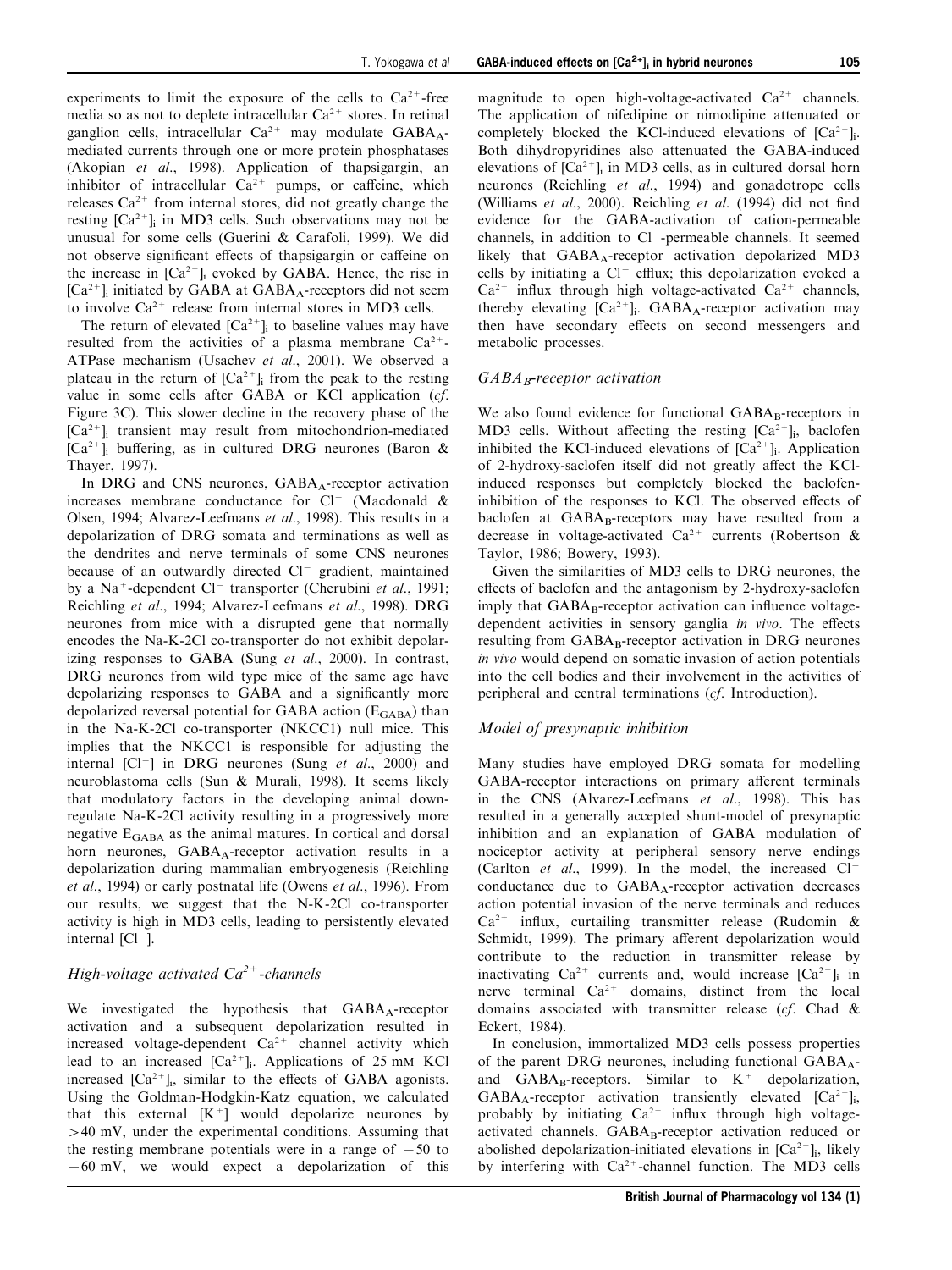<span id="page-8-0"></span>provide a simple, reproducible model system for studying drug effects on the properties of DRG neurones and may have value for drug development.

#### References

- AKAIKE, N., OYAMA, Y. & YAKUSHIJI, T. (1989). Influences of external  $Ca^{2+}$  on the GABA-induced chloride current and the efficacy of diazepam in internally perfused fog sensory neurons. Brain Res.,  $504, 293 - 296$ .
- AKOPIAN, A., GABRIEL, R. & WITKOVSKY, P. (1998). Calcium released from intracellular stores inhibits GABAA-mediated currents in ganglion cells of the turtle retinal. J. Neurophysiol., 80,  $1105 - 1115$ .
- ALLAN, R.D., DICKENSON, H.W., JOHNSTON, G.A., KAZLAUSKAS, R. & MEWETT, K.N. (1997). Structural analogues of ZAPA as  $GABA_A$  agonists. Neurochem. Int., 30, 583 = 591.
- ALVAREZ-LEEFMANS, F.J., NANI, A. & MARQUEZ, S. (1998). Chloride transport, osmotic balance, and presynaptic inhibition. In Presynaptic Inhibition and Neural Control. ed. Rudomin, P., Romo, R. & Mendell, L.M. pp. 50-79. New York: Oxford University Press.
- AMIR, R. & DEVOR, M. (1996). Chemically mediated cross-excitation in rat dorsal root ganglia. J. Neurosci.,  $16$ ,  $4733 - 4741$ .
- BARON, K.T. & THAYER, S.A. (1997). CGP37157 modulates mitochondrial Ca2+ homeostasis in cultured rat dorsal root ganglion neurons. Eur. J. Pharmacol.,  $340$ ,  $295 - 300$ .
- BEVAN, S. & SZOLCSANYI, J. (1990). Sensory neuron-specific actions of capsaicin: mechanisms and applications. Trends Pharmacol. Sci.,  $11, 330 - 333$ .
- BOUVIER, M.M., EVANS, M.L. & BENHAM, C.D. (1991). Calcium influx induced by stimulation of ATP receptors on neurons cultured from rat dorsal root ganglia. Eur. J. Neurosci.,  $3$ , 285 – 291.
- BOWERY, N.G. (1993). GABAB receptor pharmacology. Annu. Rev. Pharmacol. Toxicol.,  $33, 109 - 147$ .
- BOWIE, D., FELTZ, P. & SCHLICHTER, R. (1994). Subpopulations of neonatal rat sensory neurons express functional neurotransmitter receptors which elevate intracellular calcium. Neuroscience, 58,  $141 - 149.$
- CANEPARI, M., MAMMANO, F., KACHALSKY, S.G., RAHAMIMOFF, R. & CHERUBINI, E. (2000). GABA- and glutamate-mediated network activity in the hippocampus of neonatal and juvenile rats revealed by fast calcium imaging. Cell Calcium,  $27$ ,  $25-33$ .
- CARLTON, S.M., ZHOU, S. & COGGESHALL, R.E. (1999). Peripheral  $GABA_A$  receptors: evidence for peripheral primary afferent depolarization. Neuroscience, 93, 713-722.
- CHAD, J.E. & ECKERT, R. (1984). Calcium domains associated with individual channels can account for anomalous voltage relations of Ca-dependent responses. Biophys. J.,  $45, 993 - 999$ .
- CHERUBINI, E. & CONTI, F. (2001). Generating diversity at GABAergic synapses. Trends Neurosci., 24, 155-162.
- CHERUBINI, E., GAIARSA, J.L. & BEN-ARI, Y. (1991). GABA: an excitatory transmitter in early postnatal life. Trends Neurosci., 14,  $515 - 519$ .
- DEISZ, R.A. & LUX, H.D. (1985). γ-aminobutyric acid-induced depression of calcium currents of chick sensory neurons.  $Neurosci. Let t., 56, 205 - 210.$
- DUNLAP, K. & FISCHBACH, G.D. (1981). Neurotransmitters decrease the calcium conductance activated by depolarization of embryonic chick sensory neurones. *J. Physiol.*,  $317$ ,  $519 - 535$ .
- GAMBARANA, C., PITTMAN, R. & SIEGEL, R.E. (1990). Developmental expression of the GABAA receptor alpha 1 subunit mRNA in the rat brain. *J. Neurobiol.*,  $21, 1169 - 1179$ .
- GORDON, N.C., GEAR, R.W., HELLER, P.H., PAUL, S., MIASKOWS-KI, C. & LEVINE, J.D. (1995). Enhancement of morphine analgesia by the  $GABA_B$  agonist baclofen. Neuroscience, 69, 345 – 349.
- GREEN, K.A. & COTTRELL, G.A. (1988). Actions of baclofen on components of the Ca-current in rat and mouse DRG neurones in culture. Br. J. Pharmacol.,  $94$ ,  $235 - 245$ .
- GRYNKIEWICZ, G., POENIE, M. & TSIEN, R.Y. (1985). A new generation of  $Ca^{2+}$  indicators with greatly improved fluorescence properties. *J. Biol. Chem.*,  $260$ ,  $3440 - 3450$ .

The authors gratefully acknowledge the financial grant support of the British Columbia Health Research Foundation and NSERC to Dr C. Krieger and the Canadian Institutes for Health Research to Drs S.U. Kim and E. Puil.

- GSCHOSSMANN, J.M., CHABAN, V.V., MCROBERTS, J.A., RAY-BOULD, H.E., YOUNG, S.H., ENNES, H.S., LEMBO, T. & MAYER, E.A. (2000). Mechanical activation of dorsal root ganglion cells in vitro: comparison with capsaicin and modulation by kappaopioids. Brain Res.,  $856$ ,  $101 - 110$ .
- GUERINI, D. & CARAFOLI, E. (1999). The calcium pumps. In Calcium as a Cellular Regulator. ed. Carafoli, E. & Klee, C. pp. 249-278, Oxford: Oxford University Press.
- HAMMOND, D., WAINER, B., TONSGARD, J. & HELLER, A. (1986). Neuronal properties of clonal hybrid cell lines derived from central cholinergic neurons. Science,  $234$ ,  $1237 - 1240$ .
- ITO, M. (1957). The electrical activity of spinal ganglion cells investigated with intracellular microelectrodes. Jap. J. Physiol.,  $7.297 - 323.$
- KAYAHARA, T. (1986). Synaptic connections between spinal motoneurons and dorsal root ganglion cells in the cat. Brain  $Res.$ , 376, 299 – 309.
- KIRK, E.J. (1974). Impulses in dorsal spinal nerve rootlets in cats and rabbits arising from dorsal root ganglia isolated from the periphery. J. Comp. Neurol.,  $155$ ,  $165 - 176$ .
- KITAYAMA, S., MORITA, K., DOHI, T. & TSUJIMOTO, A. (1990). GABA-A receptor-mediated increase of cytosolic  $Ca^{2+}$  in isolated bovine adrenal chromaffin cells. Biochim. Biophys. Acta,  $1053$ ,  $189 - 194$ .
- MACDONALD, R.L. & OLSEN, R.W. (1994). GABA<sub>A</sub> receptor channels. Annu. Rev. Neurosci.,  $17, 569 - 602$ .
- NAVES, F.J., HUERTA, J.J., GARCIA-SUAREZ, O., URDANGARAY, N., ESTEBAN, I., DEL VALLE, M.E. & VEGA, J.A. (1996). Distribution of immunoreactivity for cytoskeletal (microtubule, microtubule-associated, and neurofilament) proteins in adult human dorsal root ganglia. Anat. Rec., 244, 246-256.
- NEUBERT, J.K., MAIDMENT, N.T., MATSUKA, Y., ADELSON, D.W., KRUGER, L. & SPIGELMAN, I. (2000). Inflammation-induced changes in primary afferent-evoked release of substance P within trigeminal ganglia in vivo. *Brain Res.*,  $871, 181 - 191$ .
- NISTRI, A. & SIVILOTTI, L. (1985). An unusual effect of gammaaminobutyric acid on synaptic transmission of frog tectal neurones in vitro. Br. J. Pharmacol.,  $85$ ,  $917 - 921$ .
- OWENS, D.F., BOYCE, L.H., DAVIS, M.B. & KRIEGSTEIN, A.R. (1996). Excitatory GABA responses in embryonic and neonatal cortical slices demonstrated by gramicidin perforated-patch recordings and calcium imaging. J. Neurosci.,  $\hat{16}$ , 6414 – 6423.
- PETRUSKA, J.C., NAPAPORN, J., JOHNSON, R.D., GU, J.G. & COOPER, B.Y. (2000). Subclassified acutely dissociated cells of rat DRG: Histochemistry and patterns of capsaicin-, proton-, and ATP-activated currents. J. Neurophysiol.,  $84$ , 2365 - 2379.
- RAE, M.G., ROWAN, E.G. & KENNEDY, C. (1998). Pharmacological properties of P2X3-receptors present in neurones of the rat dorsal root ganglia. Br. J. Pharmacol.,  $124$ ,  $176 - 180$ .
- REICHLING, D.B., KYROZIS, A., WANG, J. & MACDERMOTT, A.B. (1994). Mechanisms of GABA and glycine depolarizationinduced calcium transients in rat dorsal horn neurons. J. Physiol.  $(Lond.)$ , 476, 411 – 421.
- ROBERTSON, B. & TAYLOR, W.R. (1986). Effects of  $\gamma$ -aminobutyric acid and  $(-)$ -baclofen on calcium and potassium currents in cat dorsal root ganglion neurones in vitro. Br. J. Pharmacol., 89,  $661 - 672.$
- RUDOMIN, P. & SCHMIDT, R.F. (1999). Presynaptic inhibition in the vertebrate spinal cord revisited. Exp. Brain Res.,  $129$ ,  $1 - 37$ .
- SEGAL, M. (1993). GABA induces a unique rise of  $[Ca<sup>2+</sup>]$  in cultured rat hippocampal neurons.  $Hippocampus$ , 3, 229 - 238.
- SHEN, W., MENNERICK, S., ZORUMSKI, E.C., COVEY, D.F. & ZORUMSKI, C.F. (1999). Pregnenolone sulfate and dehydroepiandrosterone sulfate inhibit GABA-gated chloride currents in  $Xenopus$  oocytes expressing picrotoxin-insensitive  $GABA_A$  receptors. Neuropharmacology, 38,  $267 - 271$ .